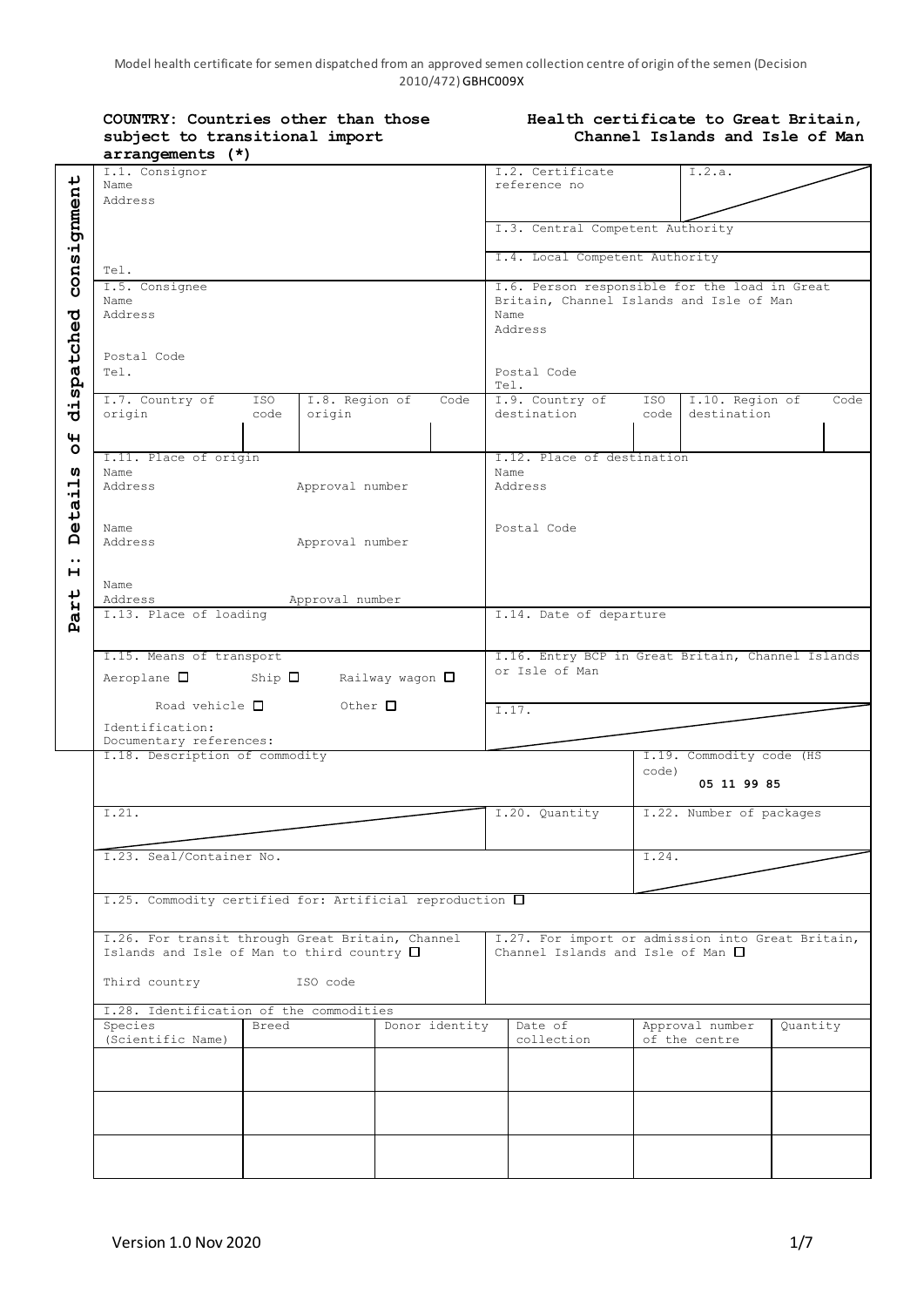# **COUNTRY: Countries other than those subject to transitional import**

| $arrangements$ $(*)$                       |                                                                                                                            |                                                                                                                                         |                                                                                                                                                                                                                                                                                                                                                               |                                                                                                                                                                                                                                                                                                                                                                                                                                                                                                                                                                                                |                                                                           |  |  |
|--------------------------------------------|----------------------------------------------------------------------------------------------------------------------------|-----------------------------------------------------------------------------------------------------------------------------------------|---------------------------------------------------------------------------------------------------------------------------------------------------------------------------------------------------------------------------------------------------------------------------------------------------------------------------------------------------------------|------------------------------------------------------------------------------------------------------------------------------------------------------------------------------------------------------------------------------------------------------------------------------------------------------------------------------------------------------------------------------------------------------------------------------------------------------------------------------------------------------------------------------------------------------------------------------------------------|---------------------------------------------------------------------------|--|--|
| ertification                               | II. Health information                                                                                                     |                                                                                                                                         |                                                                                                                                                                                                                                                                                                                                                               | II.a. Certificate<br>reference no                                                                                                                                                                                                                                                                                                                                                                                                                                                                                                                                                              | II.b                                                                      |  |  |
|                                            | I, the undersigned, official veterinarian, hereby certify that:                                                            |                                                                                                                                         |                                                                                                                                                                                                                                                                                                                                                               |                                                                                                                                                                                                                                                                                                                                                                                                                                                                                                                                                                                                |                                                                           |  |  |
|                                            | II.1.                                                                                                                      |                                                                                                                                         |                                                                                                                                                                                                                                                                                                                                                               | (name of exporting country) $(^2)$                                                                                                                                                                                                                                                                                                                                                                                                                                                                                                                                                             |                                                                           |  |  |
| Ű<br>$\bullet\bullet$<br>н<br>н<br>₽<br>ЯZ |                                                                                                                            | II.1.1.                                                                                                                                 | has been free from rinderpest, peste des petits ruminants, sheep and goat<br>pox, contagious caprine pleuropneumonia and Rift Valley fever during the<br>12 months immediately prior to collection of the semen to be<br>exported and until its date of dispatch to Great Britain and no<br>vaccination against these diseases took place during that period; |                                                                                                                                                                                                                                                                                                                                                                                                                                                                                                                                                                                                |                                                                           |  |  |
| д                                          |                                                                                                                            | II.1.2.                                                                                                                                 | has been free from foot-and-mouth disease during the 12 months<br>immediately prior to collection of the semen to be exported and until its<br>date of dispatch to Great Britain and no vaccination against this disease<br>took place during that period.                                                                                                    |                                                                                                                                                                                                                                                                                                                                                                                                                                                                                                                                                                                                |                                                                           |  |  |
|                                            | II.2. The semen collection centre described in box I.11 and at which the semen to be exported was<br>collected and stored: |                                                                                                                                         |                                                                                                                                                                                                                                                                                                                                                               |                                                                                                                                                                                                                                                                                                                                                                                                                                                                                                                                                                                                |                                                                           |  |  |
|                                            |                                                                                                                            | II.2.1.<br>meets the conditions for the approval of semen collection laid down in<br>Chapter I(I)(1) of Annex D to Directive 92/65/EEC; |                                                                                                                                                                                                                                                                                                                                                               |                                                                                                                                                                                                                                                                                                                                                                                                                                                                                                                                                                                                |                                                                           |  |  |
|                                            |                                                                                                                            | II.2.2.                                                                                                                                 |                                                                                                                                                                                                                                                                                                                                                               | is operated and supervised in accordance with the conditions applicable<br>to semen collection centres and storage centres laid down in Chapter<br>I(II)(1) of Annex D to Directive 92/65/EEC.                                                                                                                                                                                                                                                                                                                                                                                                 |                                                                           |  |  |
|                                            | II.3. The ovine $\binom{1}{1}$ / caprine $\binom{1}{1}$ animals standing at the semen collection centre:                   |                                                                                                                                         |                                                                                                                                                                                                                                                                                                                                                               |                                                                                                                                                                                                                                                                                                                                                                                                                                                                                                                                                                                                |                                                                           |  |  |
|                                            |                                                                                                                            | II.3.1.                                                                                                                                 | II.3.3,                                                                                                                                                                                                                                                                                                                                                       | prior to their stay in the quarantine accommodation described in point                                                                                                                                                                                                                                                                                                                                                                                                                                                                                                                         |                                                                           |  |  |
|                                            | $({}^{1})$ $({}^{4})$ either                                                                                               | [II.3.1.1.                                                                                                                              |                                                                                                                                                                                                                                                                                                                                                               | originate from the territory described in Box I.8, which has been<br>recognised as officially brucellosis (B. melitensis)-free,]                                                                                                                                                                                                                                                                                                                                                                                                                                                               |                                                                           |  |  |
|                                            | $(^1)$ or                                                                                                                  | [II.3.1.1.                                                                                                                              | Directive 91/68/EEC, ]                                                                                                                                                                                                                                                                                                                                        | have belonged to a holding which has obtained and maintained its<br>officially brucellosis (B. melitensis) - free status in accordance with                                                                                                                                                                                                                                                                                                                                                                                                                                                    |                                                                           |  |  |
|                                            | $(^{+})$ or                                                                                                                | [II.3.1.1]                                                                                                                              | accommodation, ]                                                                                                                                                                                                                                                                                                                                              | originate from a holding, where in respect of brucellosis (B. melitensis)<br>all susceptible animals have been free from clinical or any signs of<br>this disease for the last 12 months, none of the ovine and caprine<br>animals have been vaccinated against this disease, save those vaccinated<br>with Rev. 1 vaccine more than two years ago, and all ovine and caprine<br>animals over six months of age have been subjected to at least two tests<br>$(3)$ , carried out with negative results on samples taken on<br>the latter being within 30 days before entry into the quarantine |                                                                           |  |  |
|                                            | and                                                                                                                        |                                                                                                                                         |                                                                                                                                                                                                                                                                                                                                                               | have not been kept previously in a holding of a lower status                                                                                                                                                                                                                                                                                                                                                                                                                                                                                                                                   |                                                                           |  |  |
|                                            |                                                                                                                            | II.3.1.2.                                                                                                                               | last 12 months,                                                                                                                                                                                                                                                                                                                                               | have been kept continuously for at least 60 days on a holding where no                                                                                                                                                                                                                                                                                                                                                                                                                                                                                                                         | case of contagious epididymitis (Brucella ovis) has been diagnosed in the |  |  |
|                                            | $(^1)$ and                                                                                                                 |                                                                                                                                         |                                                                                                                                                                                                                                                                                                                                                               | [they are animals of the ovine species and have undergone during the 60<br>days prior to their stay in the quarantine accommodation described in<br>point II.3.3 a complement fixation test, or any other test with an<br>equivalent documented sensitivity and specificity, to detect contagious<br>epididymitis with result of less than 50 ICFTU/ml; ]                                                                                                                                                                                                                                      |                                                                           |  |  |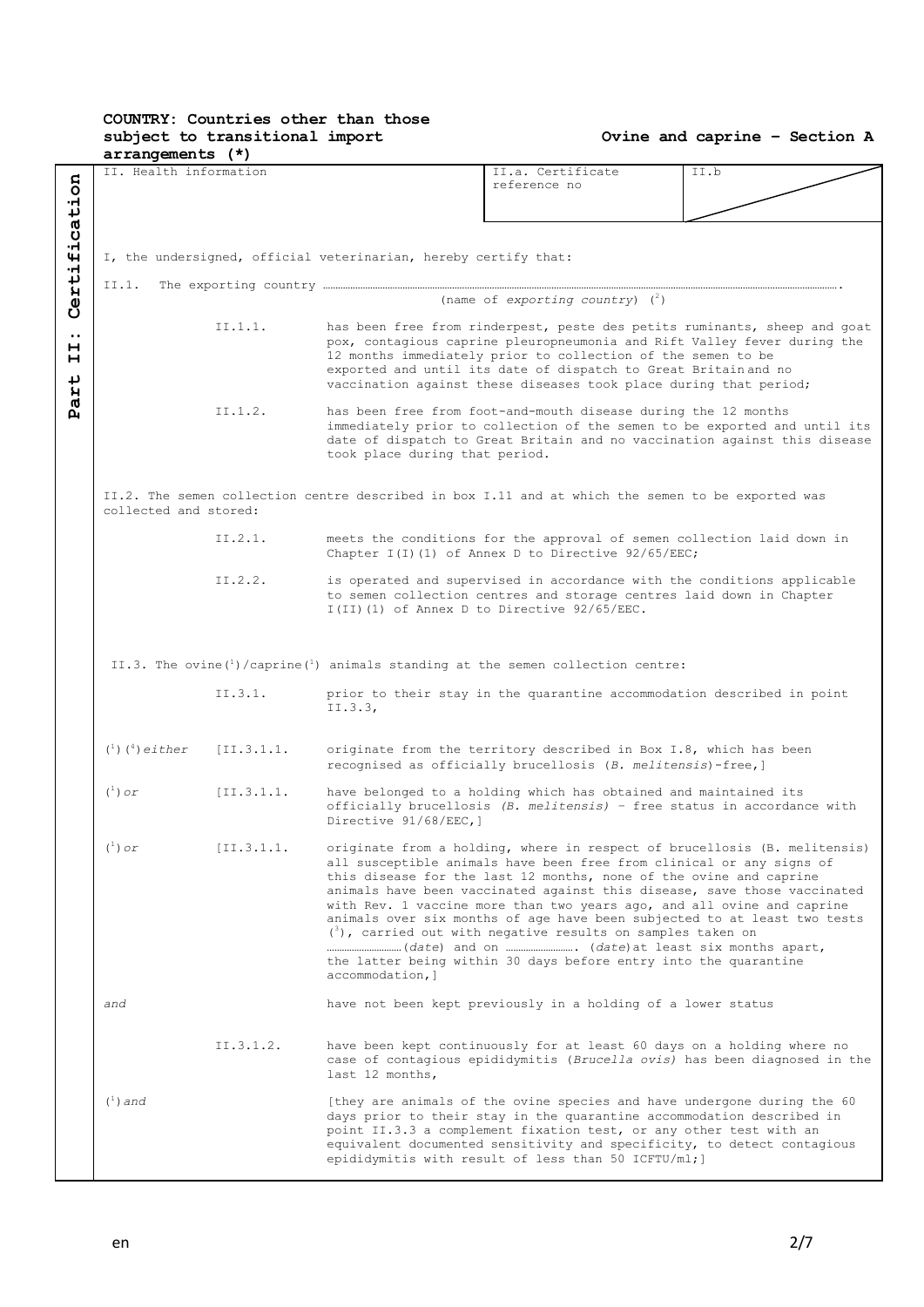| arrangements (7)<br>IT. Health information |              |                              | II.a. Certificate                                                                                                                                                                                                                                                                                                                                                                                                                          | II.b                                                                                                                                                 |
|--------------------------------------------|--------------|------------------------------|--------------------------------------------------------------------------------------------------------------------------------------------------------------------------------------------------------------------------------------------------------------------------------------------------------------------------------------------------------------------------------------------------------------------------------------------|------------------------------------------------------------------------------------------------------------------------------------------------------|
|                                            |              |                              | reference no                                                                                                                                                                                                                                                                                                                                                                                                                               |                                                                                                                                                      |
|                                            |              |                              |                                                                                                                                                                                                                                                                                                                                                                                                                                            |                                                                                                                                                      |
| II.3.1.3.                                  |              |                              | to the best of my knowledge do not come from holdings and have not been<br>in contact with animals of a holding, in which, based on the official<br>notification system and according to the written declaration made by the<br>owner, any of the following diseases has been clinically detected within<br>the periods referred to in points (a) to (d) prior to their stay in the<br>quarantine accommodation described in point II.3.3. |                                                                                                                                                      |
|                                            | (a)          |                              | contagious agalactia of sheep or goats (Mycoplasma agalactiae,<br>Mycoplasma capricolum, Mycoplasma mycoides var. mycoides "large<br>colony"), within the last six months,                                                                                                                                                                                                                                                                 |                                                                                                                                                      |
|                                            | (b)          | months,                      | paratuberculosis and caseous lymphadenitis, within the last 12                                                                                                                                                                                                                                                                                                                                                                             |                                                                                                                                                      |
|                                            | (c)          |                              | pulmonary adenomatosis, within the last three years;                                                                                                                                                                                                                                                                                                                                                                                       |                                                                                                                                                      |
| $\binom{1}{1}$ either                      | $\lceil$ (d) |                              | goats, within the last three years; ]                                                                                                                                                                                                                                                                                                                                                                                                      | Maedi/Visna for sheep or caprine viral arthritis/encephalitis for                                                                                    |
| $(^1)$ or                                  | $\lceil$ (d) |                              | goats, within the last 12 months, and all the infected animals<br>were slaughtered and remaining animals subsequently reacted<br>negatively to two tests carried out at least six months apart; ]                                                                                                                                                                                                                                          | Maedi/Visna for sheep or caprine viral arthritis/encephalitis for                                                                                    |
| II.3.2.                                    |              |                              | have undergone the following tests carried out on a blood sample<br>quarantine specified in point II.3.3 for:                                                                                                                                                                                                                                                                                                                              | collected within the 28 days preceding the commencement of the period of                                                                             |
|                                            |              |                              | brucellosis (B. melitensis), with negative results in each case in<br>accordance with Annex C to Directive 91/68/EEC;                                                                                                                                                                                                                                                                                                                      |                                                                                                                                                      |
|                                            |              | sensitivity and specificity; | contagious epididymitis (Brucella ovis, in the case of sheep only,<br>with negative results in each case in accordance with annex D to                                                                                                                                                                                                                                                                                                     | Directive 91/68/EEC, or any other tests with an equivalent documented                                                                                |
|                                            |              |                              | Annex D to Directive 92/65/EEC;                                                                                                                                                                                                                                                                                                                                                                                                            | border disease in accordance with point $1.4(c)$ of Chapter II(II) of                                                                                |
| II.3.3.                                    |              |                              | quarantine accommodation specifically approved for the purpose by the<br>competent authority and during that period:                                                                                                                                                                                                                                                                                                                       | have satisfied the quarantine isolation period of at least 28 days in a                                                                              |
| II.3.3.1.                                  |              | quarantine accommodation;    | only animals of at least the same health status were present in the                                                                                                                                                                                                                                                                                                                                                                        |                                                                                                                                                      |
| II.3.3.2                                   |              |                              | the animals have undergone the following tests, carried out by the<br>to the quarantine accommodation, for:                                                                                                                                                                                                                                                                                                                                | laboratory approved by the competent authority of the exporting country<br>on samples taken not earlier than 21 days after the animals were admitted |
|                                            |              |                              | brucellosis (B. melitensis) with negative results in each case in<br>accordance with Annex C to Directive 91/68/EEC:                                                                                                                                                                                                                                                                                                                       |                                                                                                                                                      |
|                                            |              | sensitivity and specificity; | - contagious epididymitis (Brucella ovis), in the case of sheep only,<br>with negative results in each case in accordance with Annex D to                                                                                                                                                                                                                                                                                                  | Directive 91/68/EEC, or any other tests with an equivalent documented                                                                                |
|                                            |              |                              | border disease in accordance with point 1.6 of Chapter II(II) of<br>Annex D to Directive 92/65/EEC;                                                                                                                                                                                                                                                                                                                                        |                                                                                                                                                      |
|                                            |              |                              |                                                                                                                                                                                                                                                                                                                                                                                                                                            |                                                                                                                                                      |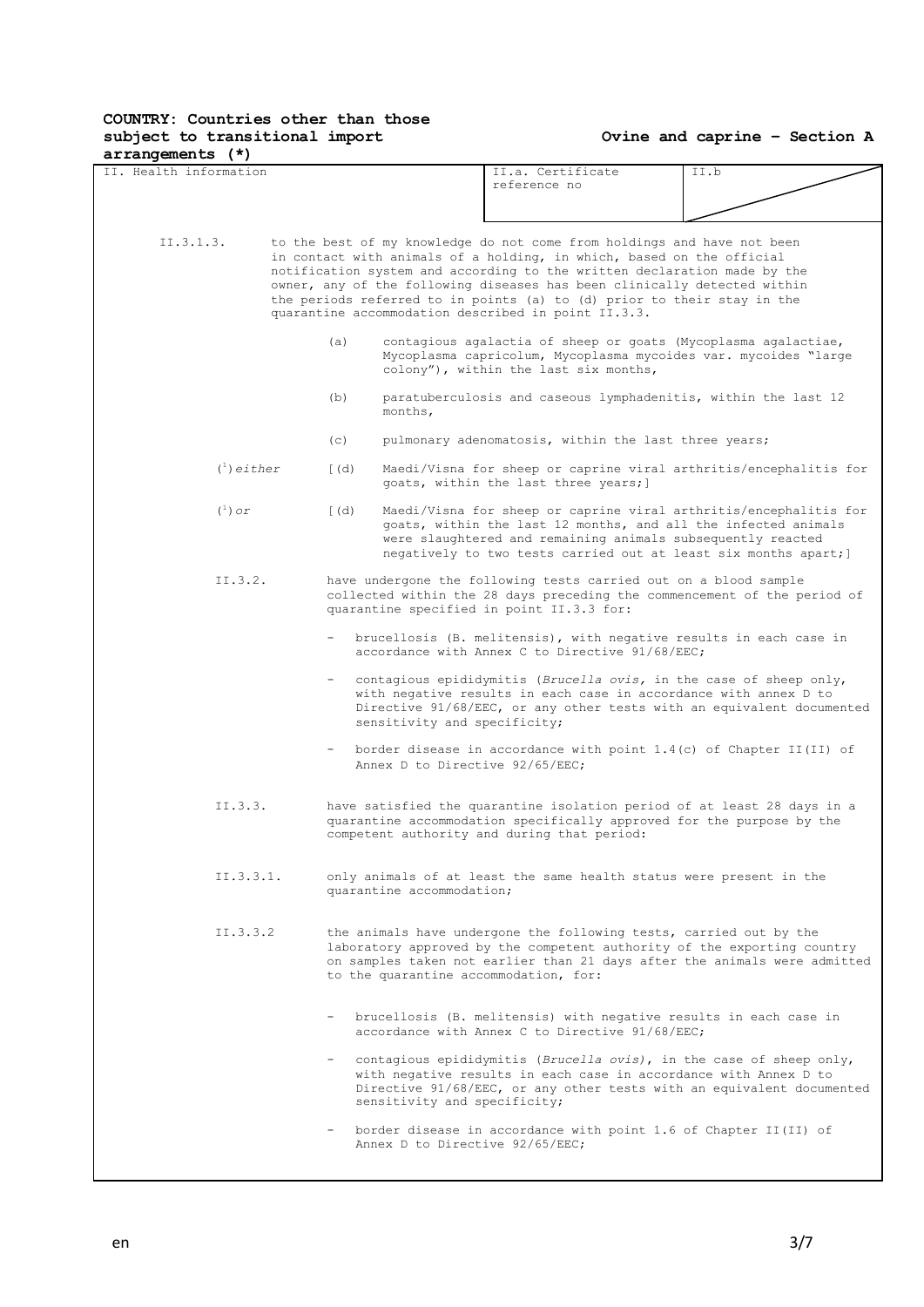| arrangements (^)       |           |                                                                                                                                                                                                                                                  |                                                                                                                                                                                                                                                                                                                                                                                  |                                                                           |  |  |
|------------------------|-----------|--------------------------------------------------------------------------------------------------------------------------------------------------------------------------------------------------------------------------------------------------|----------------------------------------------------------------------------------------------------------------------------------------------------------------------------------------------------------------------------------------------------------------------------------------------------------------------------------------------------------------------------------|---------------------------------------------------------------------------|--|--|
| II. Health information |           |                                                                                                                                                                                                                                                  | II.a. Certificate<br>reference no                                                                                                                                                                                                                                                                                                                                                | II.b                                                                      |  |  |
|                        |           |                                                                                                                                                                                                                                                  |                                                                                                                                                                                                                                                                                                                                                                                  |                                                                           |  |  |
|                        | II.3.4.   | have undergone at least once a year the routine tests for:                                                                                                                                                                                       |                                                                                                                                                                                                                                                                                                                                                                                  |                                                                           |  |  |
|                        |           | brucellosis (B. melitensis) with negative results in each case in<br>accordance with Annex C to Directive 91/68/EEC;                                                                                                                             |                                                                                                                                                                                                                                                                                                                                                                                  |                                                                           |  |  |
|                        |           | contagious epididymitis (Brucella ovis), in the case of sheep only,<br>with negative results in each case in accordance with Annex D to<br>Directive 91/68/EEC, or any other tests with an equivalent documented<br>sensitivity and specificity; |                                                                                                                                                                                                                                                                                                                                                                                  |                                                                           |  |  |
|                        |           | border disease in accordance with point 5(c) of Chapter II(II) of<br>Annex D to Directive 92/65/EEC:                                                                                                                                             |                                                                                                                                                                                                                                                                                                                                                                                  |                                                                           |  |  |
| II.4.                  |           |                                                                                                                                                                                                                                                  | The semen to be exported was obtained from donor rams $(1)$ / bucks $(1)$ which:                                                                                                                                                                                                                                                                                                 |                                                                           |  |  |
|                        | II.4.1.   | permission of the centre veterinarian.                                                                                                                                                                                                           | were admitted to the approved semen collection centre with the express                                                                                                                                                                                                                                                                                                           |                                                                           |  |  |
|                        | II.4.2.   |                                                                                                                                                                                                                                                  | semen collection centre and on the day the semen was collected;                                                                                                                                                                                                                                                                                                                  | show no clinical signs of disease on the day of admission to the approved |  |  |
| $\binom{1}{1}$ either  | [II.4.3]  | months prior to collection of the semen; ]                                                                                                                                                                                                       | have not been vaccinated against foot-and-mouth disease during the 12                                                                                                                                                                                                                                                                                                            |                                                                           |  |  |
| $(^1)$ or              | [II.4.3.  | mouth disease with negative results; ]                                                                                                                                                                                                           | have been vaccinated against foot-and-mouth disease at least 30 days<br>prior to the collection, and 5% (with a minimum of five straws) of each<br>collection have been submitted to a virus isolation test for foot-and-                                                                                                                                                        |                                                                           |  |  |
|                        | II.4.4.   |                                                                                                                                                                                                                                                  | have been kept at an approved semen collection centre for a continuous<br>period of at least 30 days immediately prior to collection of the semen,<br>in the case of collections of fresh semen:                                                                                                                                                                                 |                                                                           |  |  |
|                        | II.4.5.   | of semen collection:                                                                                                                                                                                                                             | have not served naturally after their entry to the quarantine<br>accommodation described in point II.3.3 and up to and including the day                                                                                                                                                                                                                                         |                                                                           |  |  |
|                        | II.4.6.   |                                                                                                                                                                                                                                                  | have been kept at an approved semen collection centres:                                                                                                                                                                                                                                                                                                                          |                                                                           |  |  |
|                        | II.4.6.1. | collection of the semen;                                                                                                                                                                                                                         | which have been free from foot-and-mouth disease for at least three<br>months prior to collection of the semen and 30 days after collection or,<br>in the case of fresh semen, until the date of dispatch, and which are<br>situated in the centre of an area of 10 kilometres radius in which there<br>has been no case of foot-and-mouth disease for at least 30 days prior to |                                                                           |  |  |
|                        | II.4.6.2. |                                                                                                                                                                                                                                                  | which have been free, during the period commencing 30 days prior to<br>collection and ending 30 days after collection of the semen or, in the<br>case of fresh semen, until the date of dispatch, from brucellosis (B.<br>melitensis), contagious epididymitis (Brucella ovis), anthrax and rabies;                                                                              |                                                                           |  |  |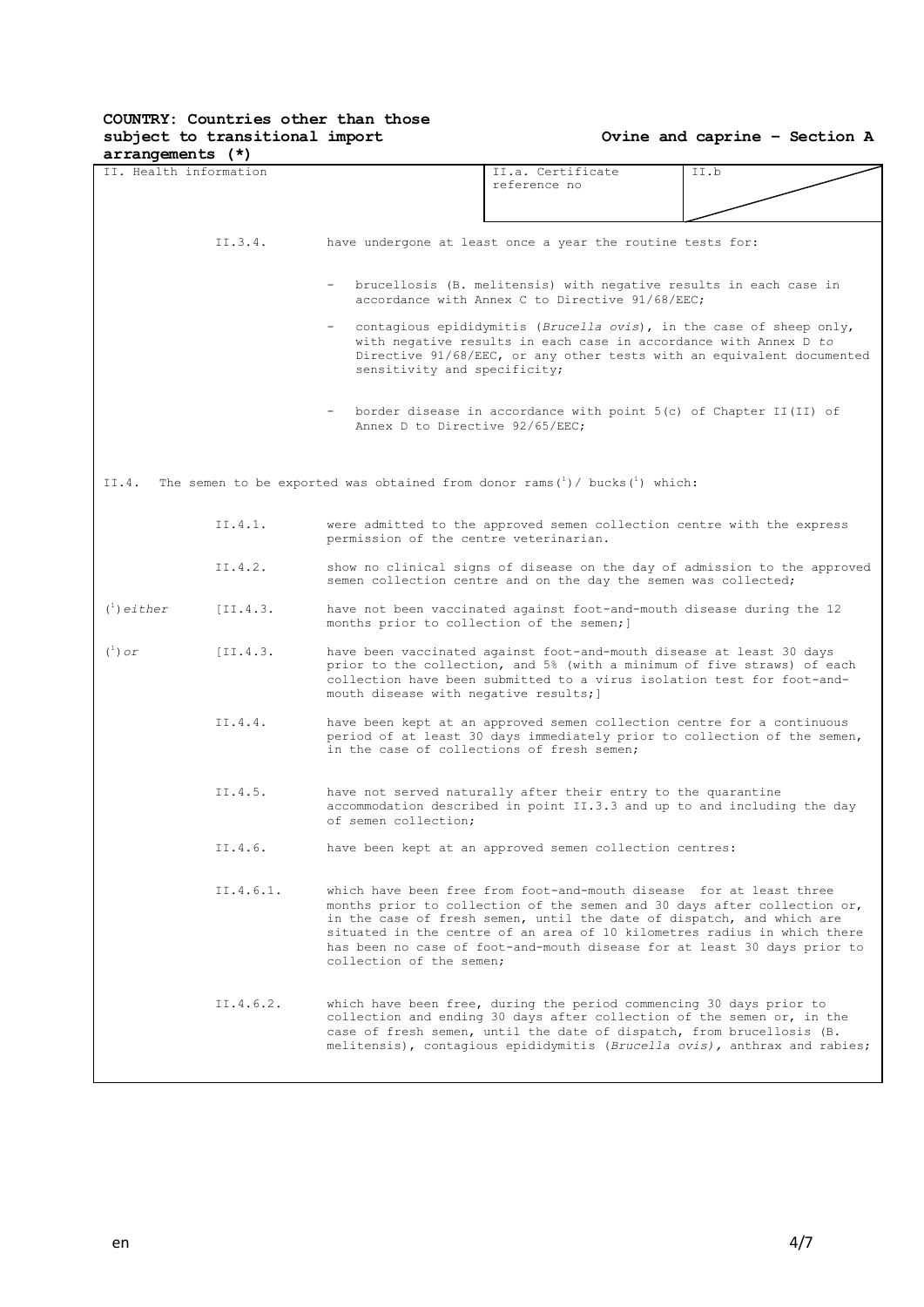| arrangements (")                                |                       |                                                                                                                               |                                                                                                                                                                                                                                                                                                                                                                                                                                                 |                                                                                                                                                       |
|-------------------------------------------------|-----------------------|-------------------------------------------------------------------------------------------------------------------------------|-------------------------------------------------------------------------------------------------------------------------------------------------------------------------------------------------------------------------------------------------------------------------------------------------------------------------------------------------------------------------------------------------------------------------------------------------|-------------------------------------------------------------------------------------------------------------------------------------------------------|
| II. Health information                          |                       |                                                                                                                               | II.a. Certificate<br>reference no                                                                                                                                                                                                                                                                                                                                                                                                               | II.b                                                                                                                                                  |
| $\binom{1}{1}$ either                           | [II.4.7]              |                                                                                                                               | have remained in the exporting country for at least the past six months<br>prior to collection of the semen to be exported; ]                                                                                                                                                                                                                                                                                                                   |                                                                                                                                                       |
| $(^1)$ or                                       | $[II.4.7]$            |                                                                                                                               | with the animal health conditions applying to donors of the semen which                                                                                                                                                                                                                                                                                                                                                                         | during the last six months prior to collection of the semen they complied<br>is intended for export to Great Britain and they have been imported into |
| the                                             |                       |                                                                                                                               | exporting country at least 30 days prior to collection of the semen from                                                                                                                                                                                                                                                                                                                                                                        |                                                                                                                                                       |
| $\binom{1}{1}$ either                           | [II.4.8.              | were kept in a bluetongue virus-free country or zone for at least 60 days<br>prior to, and during, collection of the semen; ] |                                                                                                                                                                                                                                                                                                                                                                                                                                                 |                                                                                                                                                       |
| $(\begin{smallmatrix}1\\1\end{smallmatrix})$ or | [II.4.8.              |                                                                                                                               | were kept during a bluetongue virus seasonally free zone for at least 60<br>days prior to, and during, collection of the semen; ]                                                                                                                                                                                                                                                                                                               |                                                                                                                                                       |
| $(\begin{smallmatrix}1\\1\end{smallmatrix})$ or | [II.4.8]              |                                                                                                                               | were kept in a vector protected establishment for at least 60 days<br>prior to, and during collection of the semen; ]                                                                                                                                                                                                                                                                                                                           |                                                                                                                                                       |
| $(^1)$ or                                       | [II.4.8.              | for this consignment of semen; ]                                                                                              | bluetonque virus group, carried out in accordance with the OIE Manual of<br>Diagnostic Tests and Vaccines for Terrestrial Animals, with negative<br>results, on blood samples taken at least every 60 days throughout the<br>collection period and between 21 and 60 days after the final collection                                                                                                                                            | were subjected to a serological test for the detection of antibody to the                                                                             |
| $(\begin{smallmatrix}1\\1\end{smallmatrix})$ or | [II.4.8.              |                                                                                                                               | were subjected to an agent identification test for bluetongue virus,<br>carried out in accordance with the Manual of Diagnostic Tests and<br>Vaccines for Terrestrial Animals with negative results on blood samples<br>taken at commencement and final collection for this consignment of semen<br>and at least every 7 days (virus isolation test) or at least every 28<br>days (PCR test) during collection for this consignment of semen; ] |                                                                                                                                                       |
| $(1)$ $(5)$ either                              | [II.4.9.              |                                                                                                                               | were resident in the exporting country which according to official<br>findings is free from epizootic haemorrhagic disease (EHD); ]                                                                                                                                                                                                                                                                                                             |                                                                                                                                                       |
| $(^1)$ or                                       | [II.4.9.              | negative results in each case to:                                                                                             | were resident in the exporting country in which according to official<br>findings the following serotypes of epizootic haemorrhagic disease                                                                                                                                                                                                                                                                                                     |                                                                                                                                                       |
|                                                 | $\binom{1}{1}$ either |                                                                                                                               | [a serological test (6) for the detection of antibody to the EHDV group<br>carried out in an approved laboratory on samples of blood taken on two<br>occasions not more than 12 months apart prior to and not less than 21<br>days after the final collection for this consignment of semen.]]                                                                                                                                                  |                                                                                                                                                       |
|                                                 | $(^1)$ or             | semen.]]                                                                                                                      | [a serological test $(6)$ for the detection of antibody to the EHDV group,<br>carried out in an approved laboratory on samples of blood taken at<br>intervals of not more than 60 days throughout the collection period and                                                                                                                                                                                                                     | between 21 and 60 days after the final collection for this consignment of                                                                             |
|                                                 | $(^1)$ or             |                                                                                                                               | [an agent identification test $(6)$ carried out in an approved laboratory<br>every 7 days (virus isolation test) or at least every 28 days (PCR<br>test) during collection for this consignment of semen; ]]                                                                                                                                                                                                                                    | on samples of blood taken at commencement and conclusion of, and at least                                                                             |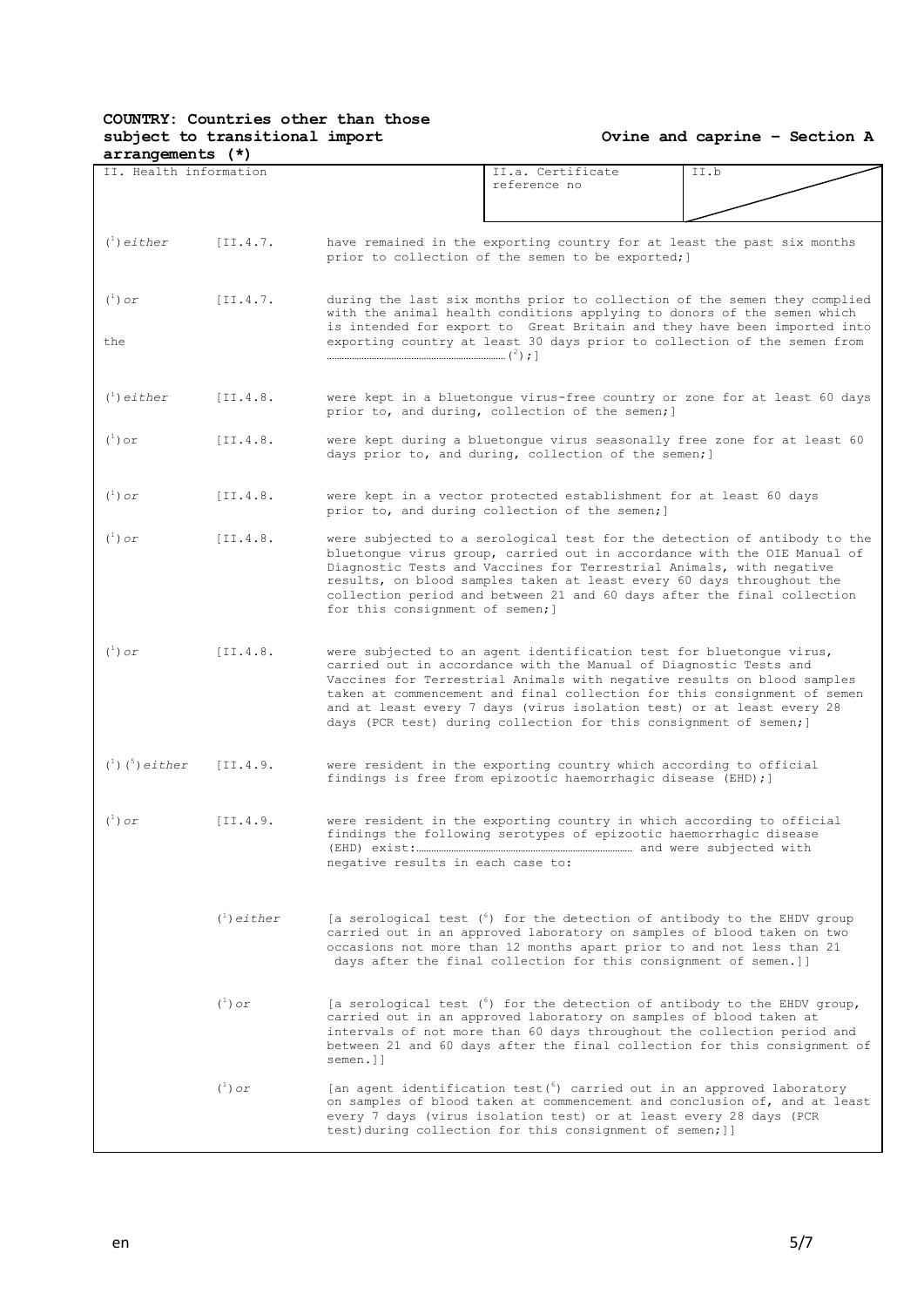#### **Ovine and caprine – Section A**

| $rac{1}{2}$                                                                                                                                |                                                                                                                                                                                                                                                                            |                                                                                                                                                                                                                                                                                                                                                                                                                                                                                                                                                          |                                                                                                                                                                                                                              |       |  |  |
|--------------------------------------------------------------------------------------------------------------------------------------------|----------------------------------------------------------------------------------------------------------------------------------------------------------------------------------------------------------------------------------------------------------------------------|----------------------------------------------------------------------------------------------------------------------------------------------------------------------------------------------------------------------------------------------------------------------------------------------------------------------------------------------------------------------------------------------------------------------------------------------------------------------------------------------------------------------------------------------------------|------------------------------------------------------------------------------------------------------------------------------------------------------------------------------------------------------------------------------|-------|--|--|
| II. Health information                                                                                                                     |                                                                                                                                                                                                                                                                            |                                                                                                                                                                                                                                                                                                                                                                                                                                                                                                                                                          | II.a Certificate<br>reference no                                                                                                                                                                                             | II.b. |  |  |
|                                                                                                                                            |                                                                                                                                                                                                                                                                            |                                                                                                                                                                                                                                                                                                                                                                                                                                                                                                                                                          |                                                                                                                                                                                                                              |       |  |  |
| II.4.10                                                                                                                                    | fulfilled:                                                                                                                                                                                                                                                                 |                                                                                                                                                                                                                                                                                                                                                                                                                                                                                                                                                          | have been kept continuously since birth in a country where the following conditions are                                                                                                                                      |       |  |  |
| II.4.10.1                                                                                                                                  |                                                                                                                                                                                                                                                                            | classical scrapie is compulsorily notifiable;                                                                                                                                                                                                                                                                                                                                                                                                                                                                                                            |                                                                                                                                                                                                                              |       |  |  |
| II.4.10.2.                                                                                                                                 |                                                                                                                                                                                                                                                                            |                                                                                                                                                                                                                                                                                                                                                                                                                                                                                                                                                          | an awareness, surveillance and monitoring system is in place;                                                                                                                                                                |       |  |  |
| II.4.10.3                                                                                                                                  | destroyed;                                                                                                                                                                                                                                                                 |                                                                                                                                                                                                                                                                                                                                                                                                                                                                                                                                                          | ovine and caprine animals affected with classical scrapie are killed and completely                                                                                                                                          |       |  |  |
| II.4.10.4                                                                                                                                  | the feeding to ovine and caprine animals of meat-and-bone meal, or greaves<br>of ruminant origin, as defined in the OIE Terrestrial Animal Health Code, has<br>been banned and effectively enforced in the whole country for a period of at least the<br>last seven years; |                                                                                                                                                                                                                                                                                                                                                                                                                                                                                                                                                          |                                                                                                                                                                                                                              |       |  |  |
| $\binom{1}{1}$ either                                                                                                                      | [II.4.11]                                                                                                                                                                                                                                                                  | have been kept continuously for a period of the last three years<br>preceding the date of the collection of the semen to be exported in a<br>holding or holdings which has/have fulfilled during that period all the<br>requirements set out in points 1.3(a) to (f) of Section A of Chapter A of<br>Annex 8 to Requlation (EC) No 999/2001, except during the period when<br>they were kept at a semen collection centre that complied during that<br>period with the conditions set out in the four indents of point<br>$1.3(c)$ (iv) of that Section; |                                                                                                                                                                                                                              |       |  |  |
| $(\cdot)$ or                                                                                                                               | [II.4.11]                                                                                                                                                                                                                                                                  | are ovine animals of ARR/ARR prion protein genotype.]                                                                                                                                                                                                                                                                                                                                                                                                                                                                                                    |                                                                                                                                                                                                                              |       |  |  |
| II.5                                                                                                                                       | The semen to be exported:                                                                                                                                                                                                                                                  |                                                                                                                                                                                                                                                                                                                                                                                                                                                                                                                                                          |                                                                                                                                                                                                                              |       |  |  |
|                                                                                                                                            |                                                                                                                                                                                                                                                                            |                                                                                                                                                                                                                                                                                                                                                                                                                                                                                                                                                          |                                                                                                                                                                                                                              |       |  |  |
|                                                                                                                                            | II.5.1.                                                                                                                                                                                                                                                                    |                                                                                                                                                                                                                                                                                                                                                                                                                                                                                                                                                          | was collected after the date on which the semen collection centre was<br>approved by the competent authority of the exporting country;                                                                                       |       |  |  |
|                                                                                                                                            | II.5.2.                                                                                                                                                                                                                                                                    | Annex D to Directive 92/65/EEC:                                                                                                                                                                                                                                                                                                                                                                                                                                                                                                                          | was collected, processed, preserved, stored and transported in accordance<br>with the requirements applicable to semen laid down in Chapter III(I) of                                                                        |       |  |  |
|                                                                                                                                            | II.5.3.                                                                                                                                                                                                                                                                    | number indicated in Box I.23.                                                                                                                                                                                                                                                                                                                                                                                                                                                                                                                            | was sent to the place of loading in a sealed container in accordance with<br>the requirements for semen to be subject to trade laid down in point<br>1.4 of Chapter III(I) of Annex D to Directive 92/65/EEC and bearing the |       |  |  |
| $\binom{1}{1}$ either                                                                                                                      | [II.6]                                                                                                                                                                                                                                                                     | No antibiotics were added to the semen.]                                                                                                                                                                                                                                                                                                                                                                                                                                                                                                                 |                                                                                                                                                                                                                              |       |  |  |
| $(\begin{smallmatrix}1\\1\end{smallmatrix})$ or                                                                                            | [II.6]                                                                                                                                                                                                                                                                     | The following antibiotic or combination of antibiotics was added to<br>produce a concentration in the final diluted semen of not less than $(')$ :                                                                                                                                                                                                                                                                                                                                                                                                       |                                                                                                                                                                                                                              |       |  |  |
| <b>Notes</b>                                                                                                                               |                                                                                                                                                                                                                                                                            |                                                                                                                                                                                                                                                                                                                                                                                                                                                                                                                                                          |                                                                                                                                                                                                                              |       |  |  |
| (*) Those countries subject to the transitional import arrangements include: an EU member State;<br>Liechtenstein; Norway and Switzerland. |                                                                                                                                                                                                                                                                            |                                                                                                                                                                                                                                                                                                                                                                                                                                                                                                                                                          |                                                                                                                                                                                                                              |       |  |  |

References to European Union legislation within this certificate are references to direct EU legislation which has been retained in Great Britain (retained EU law as defined in the European Union (Withdrawal) Act 2018).

References to Great Britain in this certificate include Channel Islands and Isle of Man.